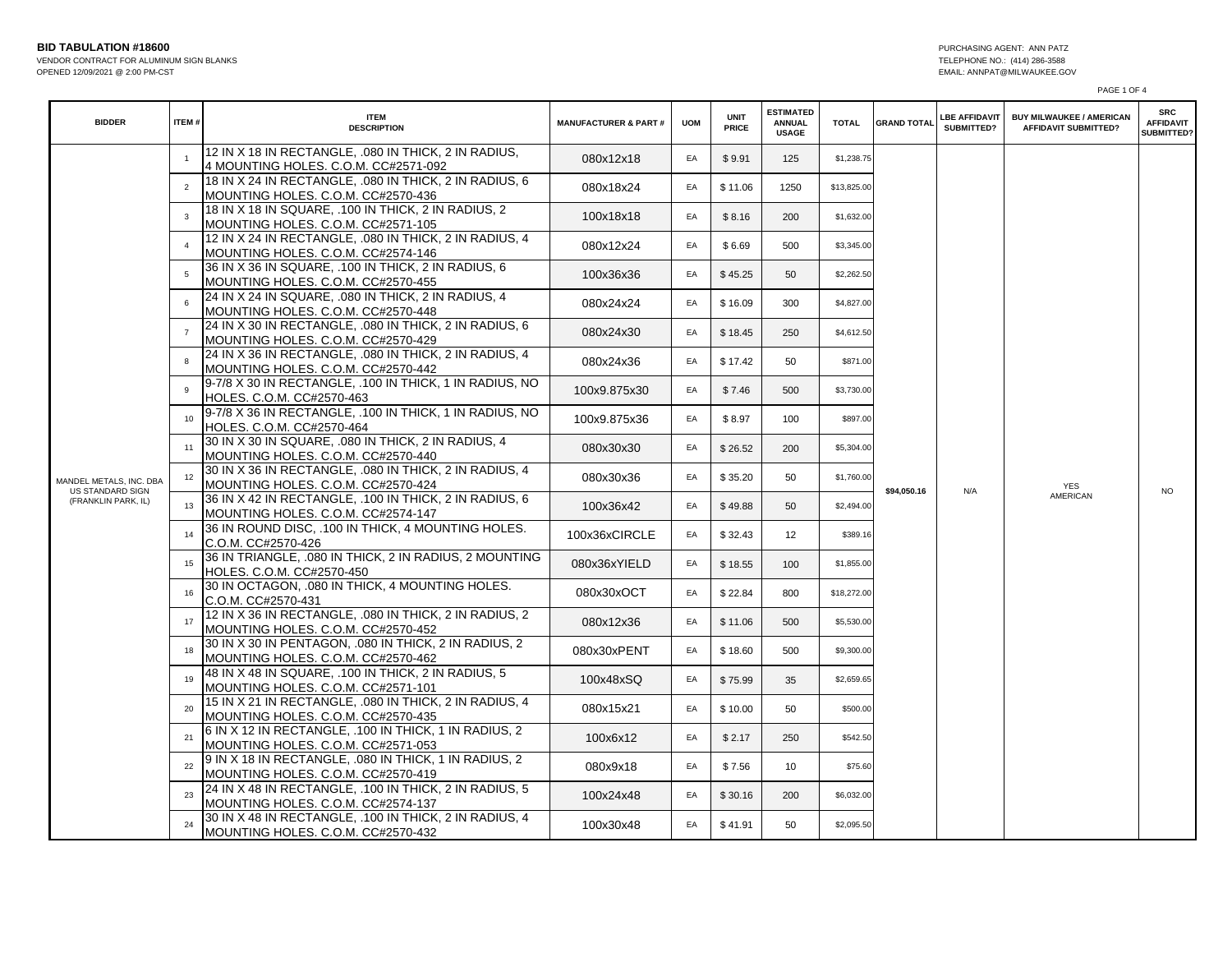|                      |                |                                                                                              |                                 |            |                      |                                                   |              |                            | PAGE 2 OF 4                        |                                                                |                                                     |
|----------------------|----------------|----------------------------------------------------------------------------------------------|---------------------------------|------------|----------------------|---------------------------------------------------|--------------|----------------------------|------------------------------------|----------------------------------------------------------------|-----------------------------------------------------|
| <b>BIDDER</b>        | ITEM#          | <b>ITEM</b><br><b>DESCRIPTION</b>                                                            | <b>MANUFACTURER &amp; PART#</b> | <b>UOM</b> | <b>UNIT</b><br>PRICE | <b>ESTIMATED</b><br><b>ANNUAL</b><br><b>USAGE</b> | <b>TOTAL</b> | <b>GRAND TOTAL</b>         | <b>LBE AFFIDAVIT</b><br>SUBMITTED? | <b>BUY MILWAUKEE / AMERICAN</b><br><b>AFFIDAVIT SUBMITTED?</b> | <b>SRC</b><br><b>AFFIDAVIT</b><br><b>SUBMITTED?</b> |
|                      |                | 12 IN X 18 IN RECTANGLE. 080 IN THICK, 2 IN RADIUS.<br>4 MOUNTING HOLES. C.O.M. CC#2571-092  | Vulcan                          | EA         | \$5.69               | 125                                               | \$711.25     | \$102.429.80<br><b>YES</b> |                                    | <b>YES</b><br>AMERICAN                                         | <b>YES</b>                                          |
|                      | $\overline{2}$ | 18 IN X 24 IN RECTANGLE, 080 IN THICK, 2 IN RADIUS, 6<br>MOUNTING HOLES. C.O.M. CC#2570-436  | Vulcan                          | EA         | \$11.31              | 1250                                              | \$14,137.50  |                            |                                    |                                                                |                                                     |
|                      | 3              | 18 IN X 18 IN SQUARE, .100 IN THICK, 2 IN RADIUS, 2<br>MOUNTING HOLES. C.O.M. CC#2571-105    | Vulcan                          | EA         | \$10.58              | 200                                               | \$2,116.00   |                            |                                    |                                                                |                                                     |
|                      |                | 12 IN X 24 IN RECTANGLE, .080 IN THICK, 2 IN RADIUS, 4<br>MOUNTING HOLES. C.O.M. CC#2574-146 | Vulcan                          | EA         | \$7.54               | 500                                               | \$3,770.00   |                            |                                    |                                                                |                                                     |
|                      | 5              | 36 IN X 36 IN SQUARE, .100 IN THICK, 2 IN RADIUS, 6<br>MOUNTING HOLES. C.O.M. CC#2570-455    | Vulcan                          | EA         | \$42.64              | 50                                                | \$2,132.00   |                            |                                    |                                                                |                                                     |
|                      | 6              | 24 IN X 24 IN SQUARE, .080 IN THICK, 2 IN RADIUS, 4<br>MOUNTING HOLES. C.O.M. CC#2570-448    | Vulcan                          | EA         | \$15.07              | 300                                               | \$4,521.00   |                            |                                    |                                                                |                                                     |
|                      |                | 24 IN X 30 IN RECTANGLE, .080 IN THICK, 2 IN RADIUS, 6<br>MOUNTING HOLES. C.O.M. CC#2570-429 | Vulcan                          | EA         | \$19.04              | 250                                               | \$4,760.00   |                            |                                    |                                                                |                                                     |
|                      | 8              | 24 IN X 36 IN RECTANGLE, .080 IN THICK, 2 IN RADIUS, 4<br>MOUNTING HOLES. C.O.M. CC#2570-442 | Vulcan                          | EA         | \$23.19              | 50                                                | \$1,159.50   |                            |                                    |                                                                |                                                     |
| PRICE AND SONS, INC. | $\mathbf{g}$   | 9-7/8 X 30 IN RECTANGLE, .100 IN THICK, 1 IN RADIUS, NO<br>HOLES, C.O.M. CC#2570-463         | Vulcan                          | EA         | \$11.37              | 500                                               | \$5,685.00   |                            |                                    |                                                                |                                                     |
|                      | 10             | 9-7/8 X 36 IN RECTANGLE, .100 IN THICK, 1 IN RADIUS, NO<br>HOLES. C.O.M. CC#2570-464         | Vulcan                          | EA         | \$13.67              | 100                                               | \$1,367.00   |                            |                                    |                                                                |                                                     |
|                      | 11             | 30 IN X 30 IN SQUARE, .080 IN THICK, 2 IN RADIUS, 4<br>MOUNTING HOLES. C.O.M. CC#2570-440    | Vulcan                          | EA         | \$23.80              | 200                                               | \$4,760.00   |                            |                                    |                                                                |                                                     |
|                      | 12             | 30 IN X 36 IN RECTANGLE, .080 IN THICK, 2 IN RADIUS, 4<br>MOUNTING HOLES. C.O.M. CC#2570-424 | Vulcan                          | EA         | \$28.84              | 50                                                | \$1,442.00   |                            |                                    |                                                                |                                                     |
| (MILWAUKEE, WI)      | 13             | 36 IN X 42 IN RECTANGLE, .100 IN THICK, 2 IN RADIUS, 6<br>MOUNTING HOLES. C.O.M. CC#2574-147 | Vulcan                          | EA         | \$49.64              | 50                                                | \$2,482.00   |                            |                                    |                                                                |                                                     |
|                      | 14             | 36 IN ROUND DISC, .100 IN THICK, 4 MOUNTING HOLES.<br>C.O.M. CC#2570-426                     | Vulcan                          | EA         | \$42.05              | 12                                                | \$504.60     |                            |                                    |                                                                |                                                     |
|                      | 15             | 36 IN TRIANGLE, .080 IN THICK, 2 IN RADIUS, 2 MOUNTING<br>HOLES. C.O.M. CC#2570-450          | Vulcan                          | EA         | \$17.53              | 100                                               | \$1,753.00   |                            |                                    |                                                                |                                                     |
|                      | 16             | 30 IN OCTAGON, .080 IN THICK, 4 MOUNTING HOLES.<br>C.O.M. CC#2570-431                        | Vulcan                          | EA         | \$23.83              | 800                                               | \$19,064.00  |                            |                                    |                                                                |                                                     |
|                      | 17             | 12 IN X 36 IN RECTANGLE, .080 IN THICK, 2 IN RADIUS, 2<br>MOUNTING HOLES. C.O.M. CC#2570-452 | Vulcan                          | EA         | \$11.79              | 500                                               | \$5,895.00   |                            |                                    |                                                                |                                                     |
|                      | 18             | 30 IN X 30 IN PENTAGON, .080 IN THICK, 2 IN RADIUS, 2<br>MOUNTING HOLES. C.O.M. CC#2570-462  | Vulcan                          | EA         | \$24.64              | 500                                               | \$12,320.00  |                            |                                    |                                                                |                                                     |
|                      | 19             | 48 IN X 48 IN SQUARE, .100 IN THICK, 2 IN RADIUS, 5<br>MOUNTING HOLES. C.O.M. CC#2571-101    | Vulcan                          | EA         | \$74.99              | 35                                                | \$2,624.65   |                            |                                    |                                                                |                                                     |
|                      | 20             | 15 IN X 21 IN RECTANGLE, .080 IN THICK, 2 IN RADIUS, 4<br>MOUNTING HOLES. C.O.M. CC#2570-435 | Vulcan                          | EA         | \$8.84               | 50                                                | \$442.00     |                            |                                    |                                                                |                                                     |
|                      | 21             | 6 IN X 12 IN RECTANGLE, .100 IN THICK, 1 IN RADIUS, 2<br>MOUNTING HOLES. C.O.M. CC#2571-053  | Vulcan                          | EA         | \$3.32               | 250                                               | \$830.00     |                            |                                    |                                                                |                                                     |
|                      |                | 9 IN X 18 IN RECTANGLE, .080 IN THICK, 1 IN RADIUS, 2<br>MOUNTING HOLES. C.O.M. CC#2570-419  | Vulcan                          | EA         | \$6.13               | 10                                                | \$61.30      |                            |                                    |                                                                |                                                     |
|                      | 23             | 24 IN X 48 IN RECTANGLE, .100 IN THICK, 2 IN RADIUS, 5<br>MOUNTING HOLES. C.O.M. CC#2574-137 | Vulcan                          | EA         | \$37.70              | 200                                               | \$7,540.00   |                            |                                    |                                                                |                                                     |
|                      | 24             | 30 IN X 48 IN RECTANGLE, .100 IN THICK, 2 IN RADIUS, 4<br>MOUNTING HOLES. C.O.M. CC#2570-432 | Vulcan                          | EA         | \$47.04              | 50                                                | \$2,352.00   |                            |                                    |                                                                |                                                     |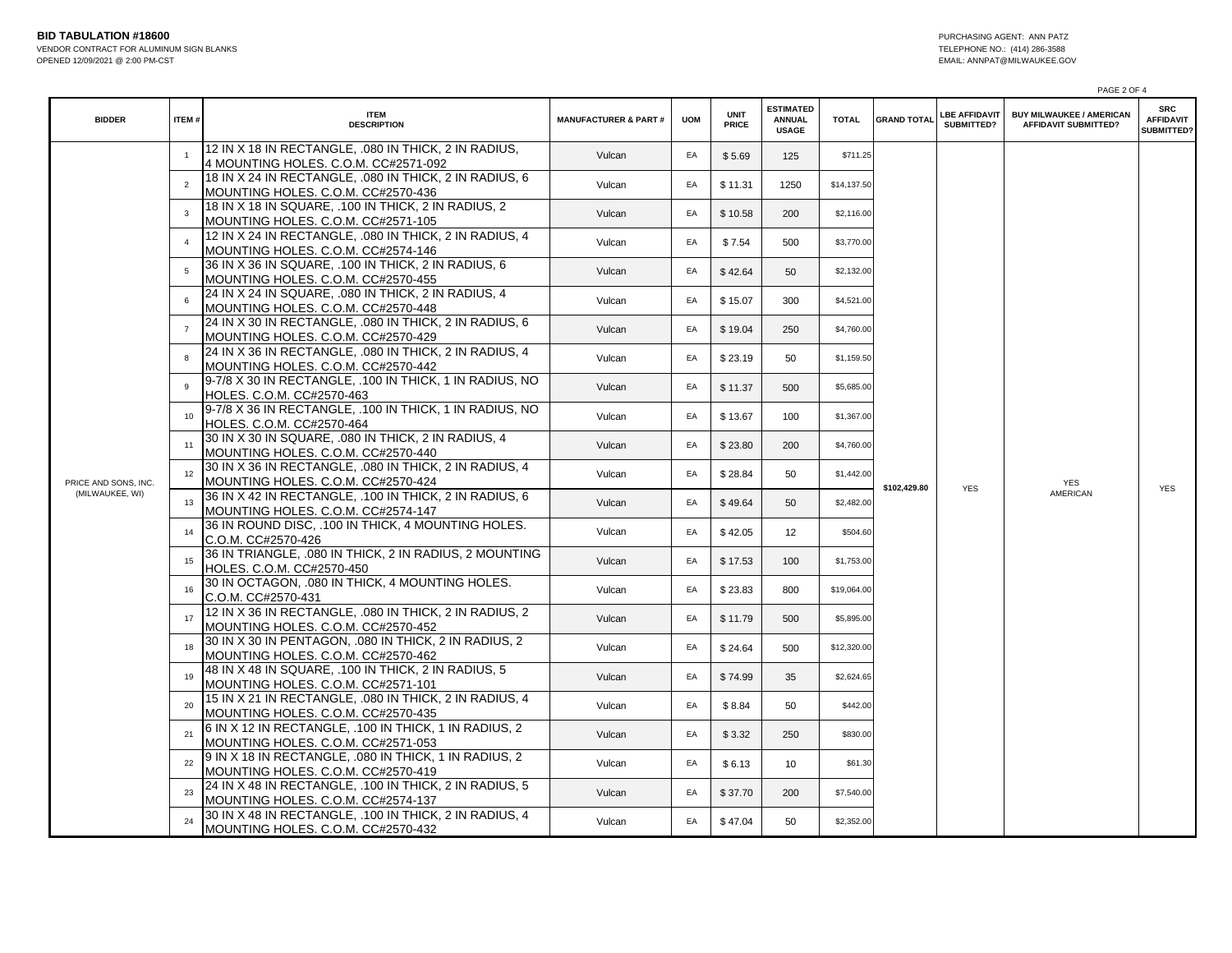PAGE 3 OF 4

| <b>BIDDER</b>                      | ITEM#          | <b>ITEM</b><br><b>DESCRIPTION</b>                                                            | <b>MANUFACTURER &amp; PART#</b> | <b>UOM</b> | <b>UNIT</b><br>PRICE | <b>ESTIMATED</b><br><b>ANNUAL</b><br><b>USAGE</b> | <b>TOTAL</b> | <b>GRAND TOTAL</b>  | <b>LBE AFFIDAVIT</b><br>SUBMITTED? | <b>BUY MILWAUKEE / AMERICAN</b><br><b>AFFIDAVIT SUBMITTED?</b> | <b>SRC</b><br><b>AFFIDAVIT</b><br>SUBMITTED? |
|------------------------------------|----------------|----------------------------------------------------------------------------------------------|---------------------------------|------------|----------------------|---------------------------------------------------|--------------|---------------------|------------------------------------|----------------------------------------------------------------|----------------------------------------------|
|                                    |                | 12 IN X 18 IN RECTANGLE, .080 IN THICK, 2 IN RADIUS,<br>4 MOUNTING HOLES. C.O.M. CC#2571-092 | 12X18X.080                      | EA         | \$6.98               | 125                                               | \$872.50     |                     |                                    |                                                                |                                              |
|                                    | $\overline{2}$ | 18 IN X 24 IN RECTANGLE, .080 IN THICK, 2 IN RADIUS, 6<br>MOUNTING HOLES. C.O.M. CC#2570-436 | 18X24X.080                      | EA         | \$13.95              | 1250                                              | \$17,437.50  |                     |                                    |                                                                |                                              |
|                                    | $\mathbf{3}$   | 18 IN X 18 IN SQUARE, .100 IN THICK, 2 IN RADIUS, 2<br>MOUNTING HOLES. C.O.M. CC#2571-105    | 18X8SQX.100                     | EA         | \$11.52              | 200                                               | \$2,304.00   |                     |                                    |                                                                |                                              |
|                                    | $\overline{4}$ | 12 IN X 24 IN RECTANGLE, 080 IN THICK, 2 IN RADIUS, 4<br>MOUNTING HOLES. C.O.M. CC#2574-146  | 12X24X.080                      | EA         | \$9.30               | 500                                               | \$4,650.00   |                     |                                    |                                                                |                                              |
|                                    | 5              | 36 IN X 36 IN SQUARE, .100 IN THICK, 2 IN RADIUS, 6<br>MOUNTING HOLES. C.O.M. CC#2570-455    | 36SQX.100                       | EA         | \$46.08              | 50                                                | \$2,304.00   |                     |                                    |                                                                |                                              |
|                                    |                | 24 IN X 24 IN SQUARE, .080 IN THICK, 2 IN RADIUS, 4<br>MOUNTING HOLES. C.O.M. CC#2570-448    | 24SQX.080                       | EA         | \$18.60              | 300                                               | \$5,580.00   |                     |                                    |                                                                |                                              |
|                                    | $\overline{7}$ | 24 IN X 30 IN RECTANGLE, .080 IN THICK, 2 IN RADIUS, 6<br>MOUNTING HOLES. C.O.M. CC#2570-429 | 24X30X.080                      | EA         | \$23.25              | 250                                               | \$5,812.50   |                     |                                    |                                                                |                                              |
|                                    | 8              | 24 IN X 36 IN RECTANGLE, .080 IN THICK, 2 IN RADIUS, 4<br>MOUNTING HOLES. C.O.M. CC#2570-442 | 24X36X.080                      | EA         | \$27.90              | 50                                                | \$1,395.00   |                     |                                    |                                                                |                                              |
| LIGHTLE ENTERPRISES OF             | 9              | 9-7/8 X 30 IN RECTANGLE. .100 IN THICK. 1 IN RADIUS. NO<br>HOLES. C.O.M. CC#2570-463         | 97/8X30X100                     | EA         | \$10.90              | 500                                               | \$5,450.00   |                     |                                    |                                                                |                                              |
|                                    | 10             | 9-7/8 X 36 IN RECTANGLE, .100 IN THICK, 1 IN RADIUS, NO<br>HOLES. C.O.M. CC#2570-464         | 97/8X36X100                     | EA         | \$13.00              | 100                                               | \$1,300.00   |                     |                                    |                                                                |                                              |
|                                    | 11             | 30 IN X 30 IN SQUARE, .080 IN THICK, 2 IN RADIUS, 4<br>MOUNTING HOLES. C.O.M. CC#2570-440    | 30SQX.080                       | EA         | \$29.06              | 200                                               | \$5,812.00   |                     |                                    |                                                                |                                              |
|                                    | 12             | 30 IN X 36 IN RECTANGLE, 080 IN THICK, 2 IN RADIUS, 4<br>MOUNTING HOLES. C.O.M. CC#2570-424  | 30X36X.080                      | EA         | \$34.88              | 50                                                | \$1,744.00   | \$118,727.96<br>N/A |                                    | <b>YES</b><br>AMERICAN                                         | <b>NO</b>                                    |
| OHIO, LLC<br>(FRANKFORT, OH 45628) | 13             | 36 IN X 42 IN RECTANGLE, .100 IN THICK, 2 IN RADIUS, 6<br>MOUNTING HOLES. C.O.M. CC#2574-147 | 36X42X.100                      | EA         | \$53.76              | 50                                                | \$2,688.00   |                     |                                    |                                                                |                                              |
|                                    | 14             | 36 IN ROUND DISC, .100 IN THICK, 4 MOUNTING HOLES.<br>C.O.M. CC#2570-426                     | 36CIRX100                       | EA         | \$46.08              | 12 <sup>2</sup>                                   | \$552.96     |                     |                                    |                                                                |                                              |
|                                    | 15             | 36 IN TRIANGLE, .080 IN THICK, 2 IN RADIUS, 2 MOUNTING<br>HOLES, C.O.M. CC#2570-450          | 36XTRTX.080                     | EA         | \$21.00              | 100                                               | \$2,100.00   |                     |                                    |                                                                |                                              |
|                                    |                | 30 IN OCTAGON, .080 IN THICK, 4 MOUNTING HOLES.<br>C.O.M. CC#2570-431                        | 30OCTX.080                      | EA         | \$28.40              | 800                                               | \$22,720.00  |                     |                                    |                                                                |                                              |
|                                    | 17             | 12 IN X 36 IN RECTANGLE, .080 IN THICK, 2 IN RADIUS, 2<br>MOUNTING HOLES. C.O.M. CC#2570-452 | 12X36X.080                      | EA         | \$13.95              | 500                                               | \$6,975.00   |                     |                                    |                                                                |                                              |
|                                    | 18             | 30 IN X 30 IN PENTAGON. .080 IN THICK. 2 IN RADIUS. 2<br>MOUNTING HOLES. C.O.M. CC#2570-462  | 30PENTX.080                     | EA         | \$28.40              | 500                                               | \$14,200.00  |                     |                                    |                                                                |                                              |
|                                    | 19             | 48 IN X 48 IN SQUARE, .100 IN THICK, 2 IN RADIUS, 5<br>MOUNTING HOLES. C.O.M. CC#2571-101    | 48SQX.100                       | EA         | \$81.92              | 35                                                | \$2,867.20   |                     |                                    |                                                                |                                              |
|                                    | 20             | 15 IN X 21 IN RECTANGLE, 080 IN THICK, 2 IN RADIUS, 4<br>MOUNTING HOLES. C.O.M. CC#2570-435  | 15X21X.080                      | EA         | \$10.18              | 50                                                | \$509.00     |                     |                                    |                                                                |                                              |
|                                    | 21             | 6 IN X 12 IN RECTANGLE, .100 IN THICK, 1 IN RADIUS, 2<br>MOUNTING HOLES. C.O.M. CC#2571-053  | 6X12X.100                       | EA         | \$2.60               | 250                                               | \$650.00     |                     |                                    |                                                                |                                              |
|                                    | 22             | 9 IN X 18 IN RECTANGLE, .080 IN THICK, 1 IN RADIUS, 2<br>MOUNTING HOLES. C.O.M. CC#2570-419  | 9X18X.080                       | EA         | \$5.23               | 10 <sup>°</sup>                                   | \$52.30      |                     |                                    |                                                                |                                              |
|                                    | 23             | 24 IN X 48 IN RECTANGLE, .100 IN THICK, 2 IN RADIUS, 5<br>MOUNTING HOLES. C.O.M. CC#2574-137 | 24X48X.100                      | EA         | \$40.96              | 200                                               | \$8,192.00   |                     |                                    |                                                                |                                              |
|                                    | 24             | 30 IN X 48 IN RECTANGLE, .100 IN THICK, 2 IN RADIUS, 4<br>MOUNTING HOLES. C.O.M. CC#2570-432 | 30X48X.100                      | EA         | \$51.20              | 50                                                | \$2,560.00   |                     |                                    |                                                                |                                              |